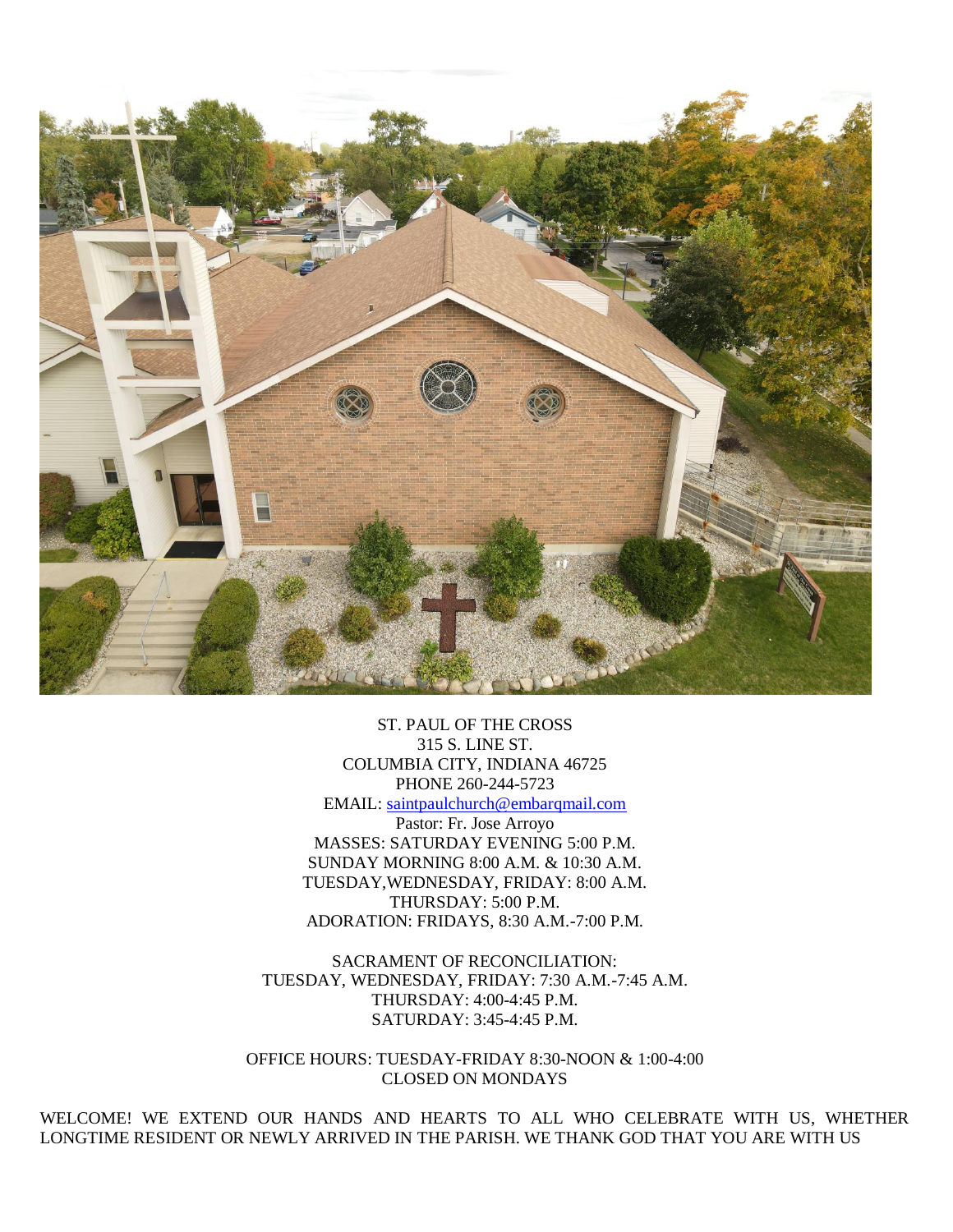### **ST PAUL OF THE CROSS May 15, 2022**

# **The Week Ahead**

Saturday, May 21 **5:00 p.m.** Lector: Melanie Bechtol Eucharistic Ministers*:* Danielle Smethers, Janelle Schmitt Acolytes: Sam Bechtold, Lukus Schmitt Ministers of Hospitality: Dillon Reed, Chris Bechtold Sunday, May 22 **8:00 a.m.**  Lector: Kristin Swonger Eucharistic Ministers: Melinda Woll, Jeremy Swonger Acolytes: Bailey Shidler, volunteer Ministers of Hospitality: Jeffrey Gibson, Chris Morgan

Sunday, May 23 **10:30 a.m.** Lector: Don Neff Eucharistic Ministers: Brandi Duncan, Charlotte Hill Acolytes: Samuel Hunter, Emma Flanagan Ministers of Hospitality: Volunteers

| Collections for May 8, 2022 |            |
|-----------------------------|------------|
| <b>Offering Envelopes</b>   | \$3,197.00 |
| Loose                       | 469.59     |
| Repair                      | 232.00     |
| Candles                     | 37.00      |
| Religious Ed                | 62.00      |
| Total in pew                | \$3,997.59 |
| <b>Catholic Charities</b>   | \$536.00   |
| <b>Online Collections</b>   |            |
| Regular                     | \$2,165.00 |
| Repair                      | 412.00     |
| Rel. Ed.                    | 45.00      |
| Online                      | \$2,622.00 |



All current cantors and anyone who is interested in becoming a cantor should plan on attending the Training Session for Cantors this **Sunday, May 15th after the 10:30 mass**. If you have

considered serving as a cantor but are not sure you are ready to commit please still plan to attend. This will be a great opportunity to gain some information on what is required in order to participate in this important ministry, If you are a cantor and are not able to attend this training, please let Father José know.

## WOMEN'S EVENING

The next Women's Evening will be on Friday, May  $20<sup>th</sup>$  at 6:30 p.m. in the Deacon Joe Zickgraf Community Center. The program will focus on the Rosary and our Mother Mary. No meal will be served, but dessert will be served at the end of prayer.

### **FIFTH SUNDAY OF EASTER**

#### || Mass Intentions **FOR THE WEEK**

| May 14-15 Fifth Sunday of Easter                         |  |
|----------------------------------------------------------|--|
| 5:00 p.m.(Sat.) $\dot{\tau}$ Parishioners                |  |
| 8:00 a.m. (Sun.) $\dot{\tau}$ Dick Miller                |  |
| 10:30 a.m. (Sun.) $\dot{\tau}$ Jane Goble                |  |
| (rosary 1/2 hour before each Mass)                       |  |
| (Adoration one hour before Saturday Mass and Sunday 8:00 |  |
| a.m. Mass)                                               |  |
|                                                          |  |
| <b>May 16</b><br><b>Monday: Easter Weekday</b>           |  |
| No Mass                                                  |  |
|                                                          |  |
| May $17$<br>Tuesday: Easter Weekday                      |  |
| $8:00$ a.m.<br>† Roger Bockleman                         |  |
| <u>May 18</u><br>Wednesday: Easter Weekday               |  |
| † Joyce Pawlak<br>8:00a.m.                               |  |
|                                                          |  |
| <b>May 19</b><br><b>Thursday: Easter Weekday</b>         |  |
| $†$ Justin Hinen<br>5:00 p.m.                            |  |
|                                                          |  |
| <u>May 20</u><br>Friday: Easter Weekday                  |  |
| $8:00$ a.m.<br>† Joan Hinen                              |  |
| May 21-22<br><b>Sixth Sunday of Easter</b>               |  |
| Saturday, May 21                                         |  |
| Confession: 3:45-4:45                                    |  |
| 5:00 p.m. $\dot{\tau}$ Andy Lowe                         |  |

 Sunday, May 22 8:00 a.m.: *†* Jeff Dunlap 10:30 a.m. : *†* Parishisoners (rosary ½ hour before each Mass)

## ONLINE GIVING

 Online Giving allows you to make donations, payments, and pledges via your mobile phone, smart device or computer to our church. Visit our church website today and sign up to get started. [www.saintpaulcc.org](http://www.saintpaulcc.org/) We presently have 85 people who use this method of donating to the church.

#### Graduation Breakfast Sign-up



The Recognition Mass for all graduates will be Sunday, June  $5<sup>th</sup>$  at the 8 a.m. Mass. Don't forget to sign up if you will be attending the breakfast on Sunday, June  $5<sup>th</sup>$  after the 8 a.m.

Mass for all High school, college and post-grad students and their families. Please sign up by  $\overline{May 8^{th}}$ .

### YOUTH GROUP GARAGE SALE

The Youth Group Garage Sale will be this coming Friday, May 13<sup>th</sup> and Saturday, May 14<sup>th</sup>. You may rent a 10X10 space for \$25 ,sell your items and keep all the money you raise or donate to the youth group to sell and donate the proceeds to their mission trip. You may drop off items at the church in the preschool room. Please contact Stephanie Hamilton for further information.